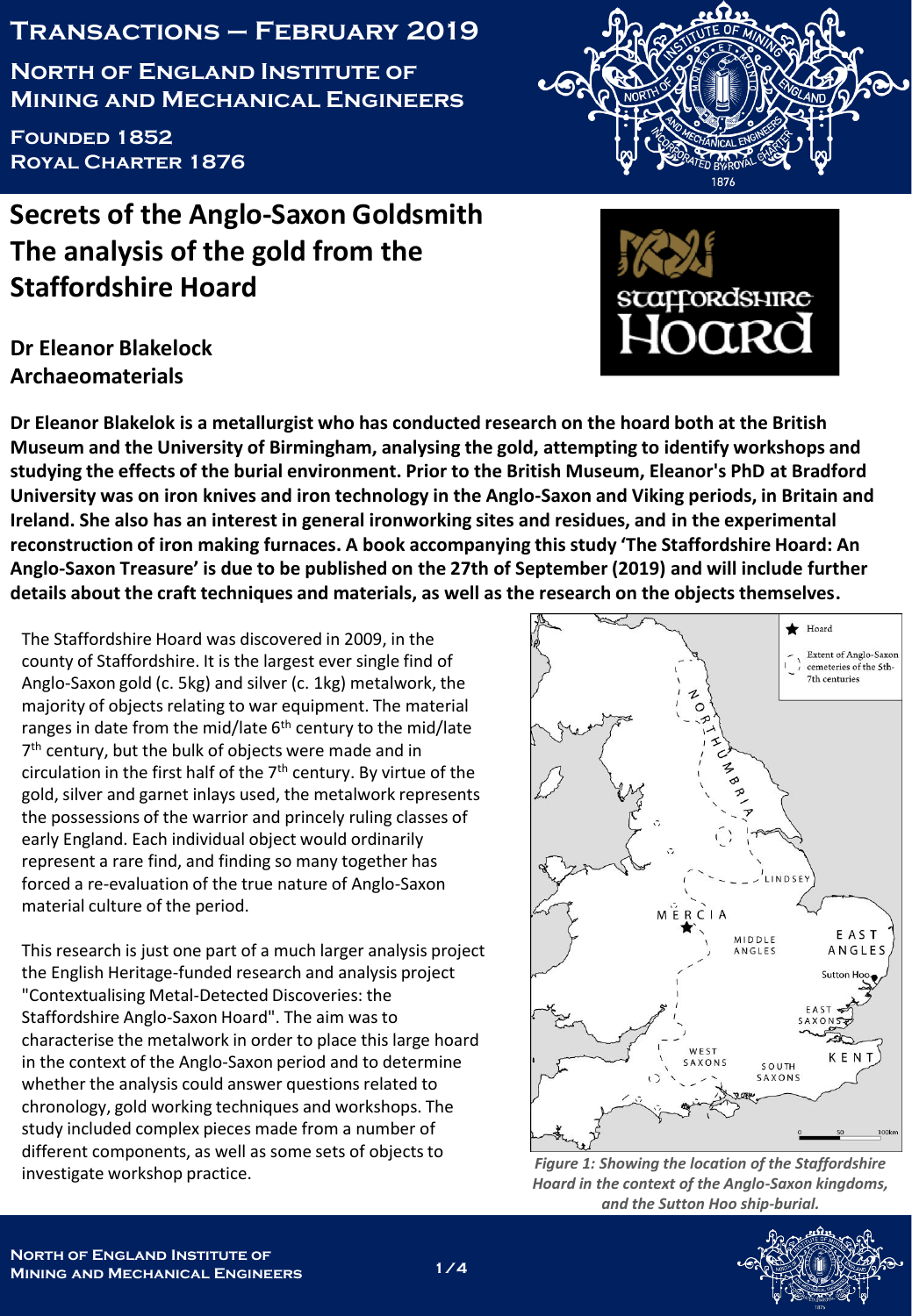

The further aim was to investigate whether the apparent surface treatment of the gold was as widespread as suggested by the initial pilot group. The fragmentary nature of the Hoard, and the damage done to the objects before they were buried provided an unrivalled opportunity to study the working practices of the goldsmith not usually possible on intact gold objects.

Pure gold is very resistant to corrosion but most historical gold objects are not pure gold and are made from an alloy of gold with silver and copper. For archaeological materials, the base metals present (i.e. copper and silver) can be affected by the burial environment, with copper often lost from the surface of gold alloys because of corrosion. Silver on the other hand is more corrosion resistant, but researchers agree that very small proportions can be lost from the surface of objects due to natural corrosion processes. All such losses leave the surface of objects richer in gold than the core.

This so-called surface enrichment can be caused accidentally during use and burial, by natural corrosion mechanisms or during manufacture (either accidentally or deliberately). There is documentary evidence for several ancient methods for removing copper and silver from gold, and analysis of gold alloy objects from other periods and cultures have shown that deliberate surface enrichment was sometimes being undertaken.

At the British Museum a pilot combination of X-ray fluorescence analysis (XRF) and scanning electron microscopy with energy dispersive X-ray analysis (SEM-EDX) was carried out on a small number of objects from the Staffordshire Hoard, to provide an indication of the effect of the burial environment and determine which technique could be used for future analysis. But this lead to a surprising discovery.



Figure 2: Graphs showing the typical change in composition (K79 left) expected due to burial compared to those seen in most of *the objects which had silver removed from the surface (K1221 right)*

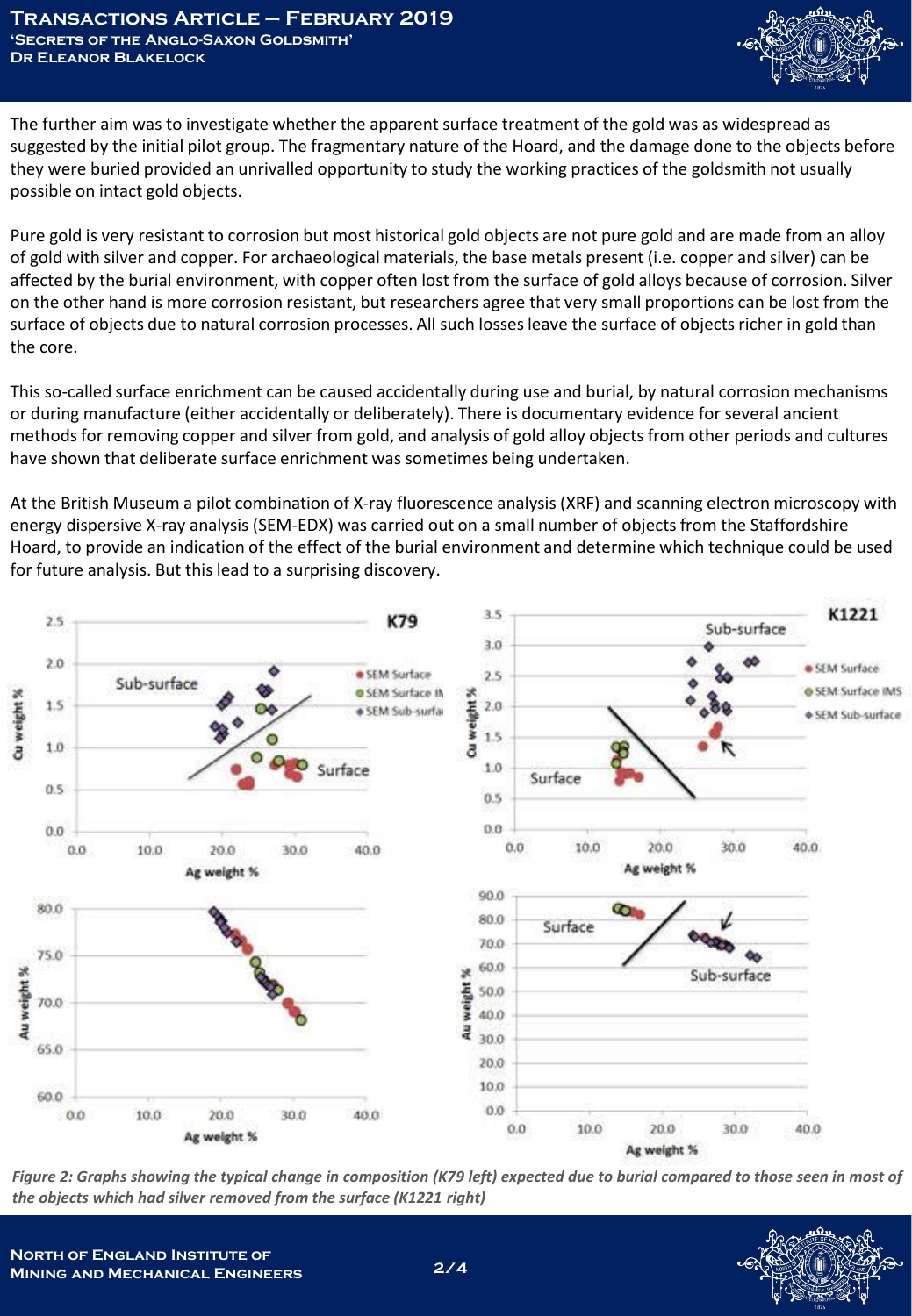



*Figure 3: Analysis of K88 showed that the sheets were being enriched whereas the wire and cap were not.*

The graphs in Fig. 2 show SEM-EDX data for K79. When the silver content is plotted against the copper content, the surface and sub-surface analyses form two distinct groups indicating a decrease in copper at the surface (Fig. 2 - top left), which is typical for corrosion. For the same object, plotting silver against gold indicates that the sub-surface and surface analyses are very similar, which was to be expected. This traditional surface depletion in copper was noted in three of the sixteen objects analysed while two objects showed very little evidence for surface depletion of any kind.

By comparison, the remaining eleven objects revealed extensive loss of silver at the surface, and in six cases this was particularly striking. For example the analysis of K3 revealed that along with the loss of copper at the surface (likely due to corrosion) there was also over 40% loss of silver at the surface compared to the core. This degree of silver depletion is very unlikely to be due to corrosion during burial alone. This was confirmed by the analysis of the metal revealed within deep scrapes on K1221. These scratches were probably made by those dismantling the swords before burial. The scrapes showed the typical surface loss associated with corrosion during burial, i.e. loss of copper and no loss of silver (Fig. 2 - right). However, the undamaged surfaces of the same object revealed a different picture, with significant loss of both silver and copper from the surface.

This suggests that some form of deliberate "depletion gilding" had taken place (e.g. deliberate removal of both silver and copper from the surface of the gold alloy, probably to enhance the colour of the object). This would have been followed by burnishing of the treated surfaces by the maker to create the shiny surfaces seen.

Therefore a much larger study was then carried out on more objects from the Staffordshire Hoard and British Museum collections, than previously planned, to further investigate the surface treatments discovered but also the gold content of the metals. This further analysis was carried out on different components that made up each piece, and this revealed that the sheets used to construct the pieces were often the only component treated (Fig. 3). This treatment would have produced a contrast (Fig. 4) that emphasised the design.